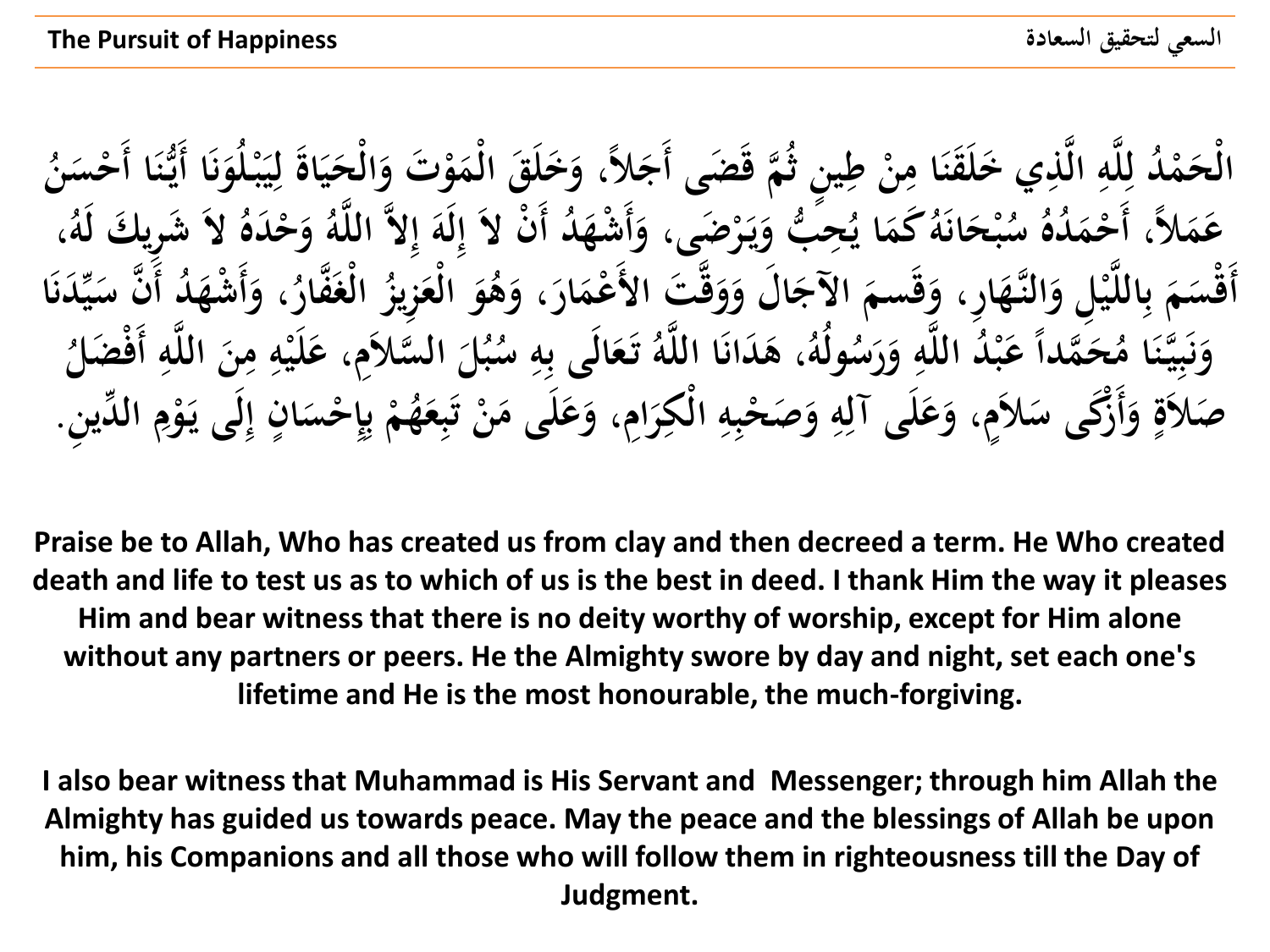### **َٰذا ى ُ و َّ قَا َل الل م ُ ُ ه دق ِص ين ق صادِ ال َّ ُ َفع ن ُ م و ي م ُ لَه ا يه ف ين دِ ُ َخال ار ه ْألَن ا ا ه حت ْ َ ن ت جِري م ْ َ ت ت ٌ َّا ن ج َ ْ ْ** ن<br>بار<br>بار **ِ ياءِ ي ْ ياءِ ْ َ ِ َ ِ َ ئی**<br>با **َ ِ ِ َ** أَبَدًا رَّضِيَ اللَّهُ عَنْهُمْ وَرَضُوا عَنْهُ ذَٰلِكَ الْفَوْزُ **َ ْ َ َ ْ ْ َ ِ ل ٰ ْ ْ ُ يم َظِ ع ال ْ**

"Allah will say: this is the Day when the truthful will benefit from their truthfulness." For them are gardens [in Paradise] beneath which rivers flow, wherein they will abide forever, Allah being pleased with them, and they with Him. That is the great attainment. (5:119)

### **What is Happiness?**

Happiness is a little hard to define. We all know what it is, and we know when we are happy, but it is difficult to put into words because it is so experiential.

# **Wealth Children?** Power **Realth Children?**

Wikipedia's definition states that "Happiness is a mental or emotional state of wellbeing characterised by positive or pleasant emotions ranging from contentment to intense joy.

Aristotle defines the term "happiness" to achieve the highest form of good (life): **Political life Contract Contract Hedonist life Research Philosophical life**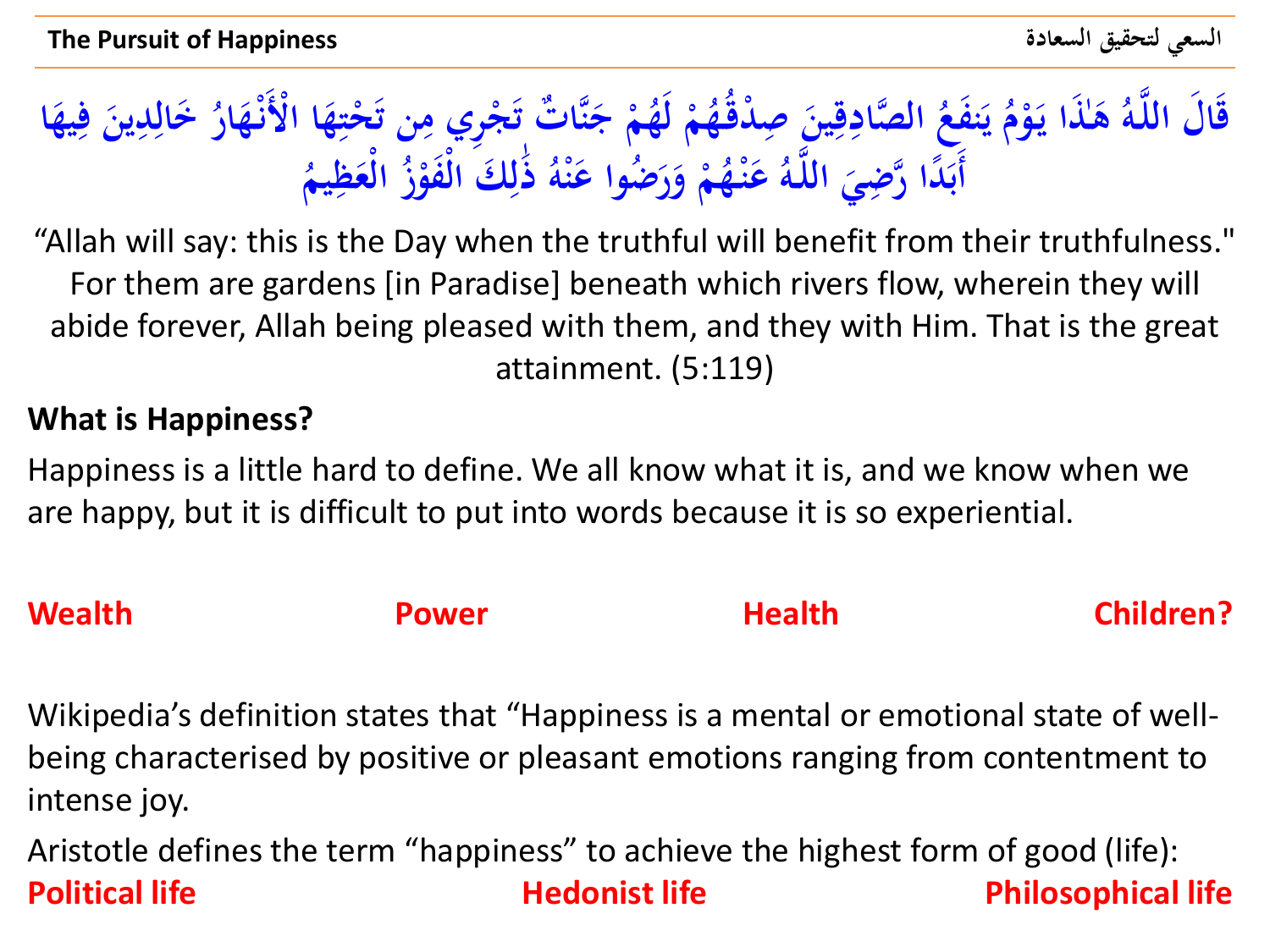- **External State:** Happiness measured by achievement or loss?
- Psychologists have found that after some period of adjustment, we actually go back to our previous level of happiness.
- Happiness is an internal state that we can cultivate that does not have to be permanently affected by the things that happen to us externally.
- **Internal State:** General state of contentment, or Ridha.

**ً** مَنْ عَمِلَ صَالِحًا مِّن ذَكَرٍ أَوْ أُنثَىٰ وَهُوَ مُؤْمِنٌ فَلَنُحْيِيَنَّهُ حَيَاةً طَيِّبَةً وَلَنَجْزِيَنَّهُمْ أَجْرَهُم بِأَحْسَنِ مَا كَانُوا يَعْمَلُونَ **َ ً َ َ ِ ِ َ َ ً ِ ْ ياءِ َ َ يا**<br>-**َ َ** .<br>**ب َ**

Whoever does righteousness, whether male or female, while he is a believer - We will surely cause him to live a good life, and We will surely give them their reward according to the best of what they used to do. (16:97)2

### **ى ٰ َ ْعم أَ ة ام ي الْق م و ي ُ ه ِ َ َ 2021 َ ْ ياءِ ُ** وَمَنْ أَعْرَضَ عَن ذِكْرِي فَإِنَّ لَهُ مَعِيشَةً صَنكًا وَنَحْشُرُا **ُ**<br>• **ن َ ِ َ ْ َ**

And whoever turns away from My remembrance - indeed, he will have a depressed life, and We will gather him on the Day of Resurrection blind." (20:124)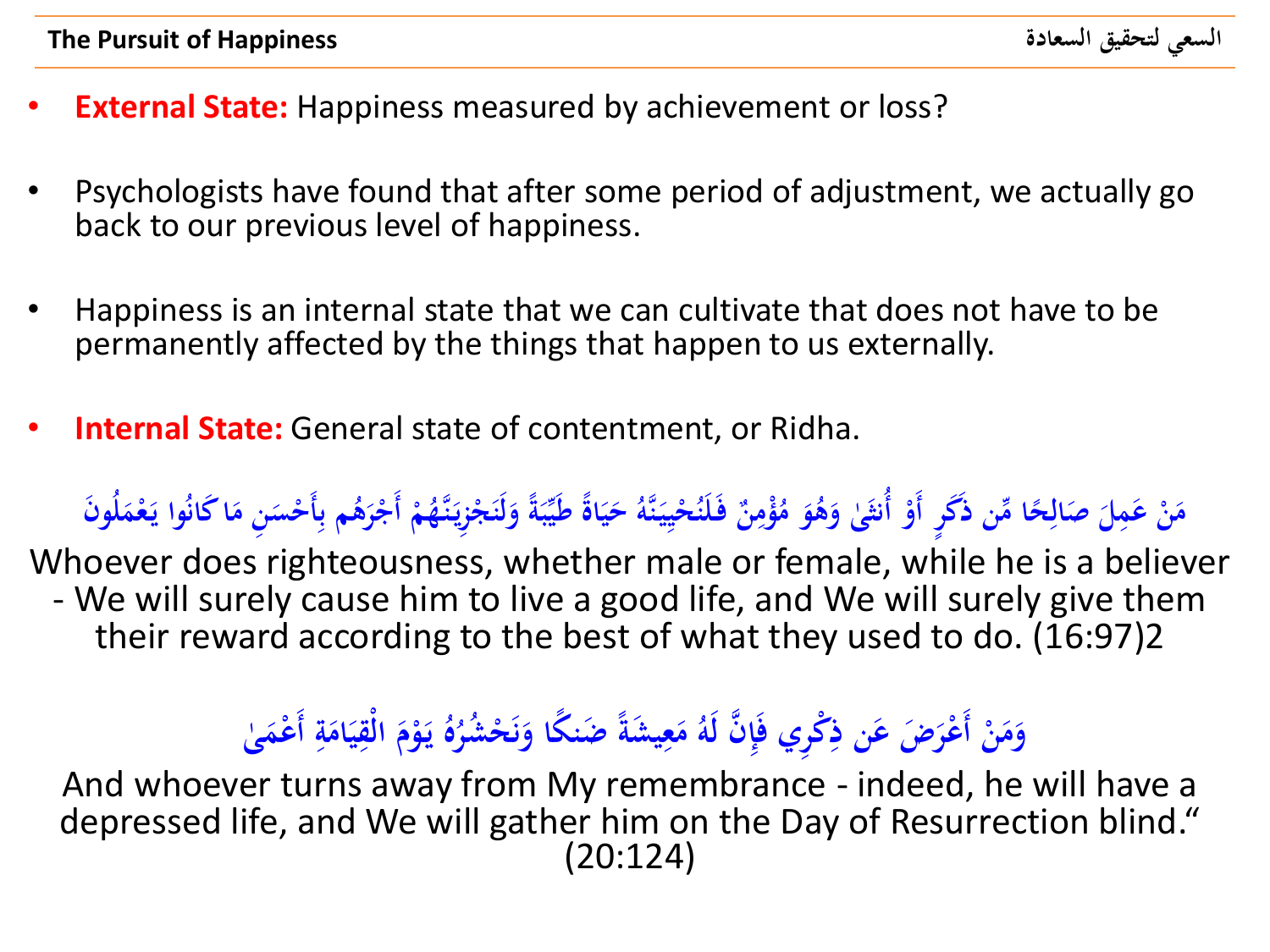- The Prophet Muhammad . said, "True enrichment does not come through possessing a lot of wealth, but true enrichment is the enrichment of the soul."
- Sa'ad bin Abi Waqqas  $\bullet\$  said to his son: "If you ask for wealth, then ask for contentment to accompany it. If contentment does not accompany it, then no money will satisfy you."
- **The Pursuit of Happiness:** Internal & External
- Internal: Heaven: everlasting, no fear or grief **وَن ُ حز ْ َ م ُ َال ى و ِهم لَي ٌف ع َال َخو ن ي**
- .<br>ز **ْ َ ْ ْ َ ْ** External: Worldly: temporal, fear & grief **وِر اپنی**<br>ا وَمَا الْحَيَاةُ الدُّنْيَا إِلَّا مَتَاعُ الْغُرُ **ْ َ َ <u><sup></sub>**</del></u></sup> **ائی**<br>اف **َ َ ْ َ َ**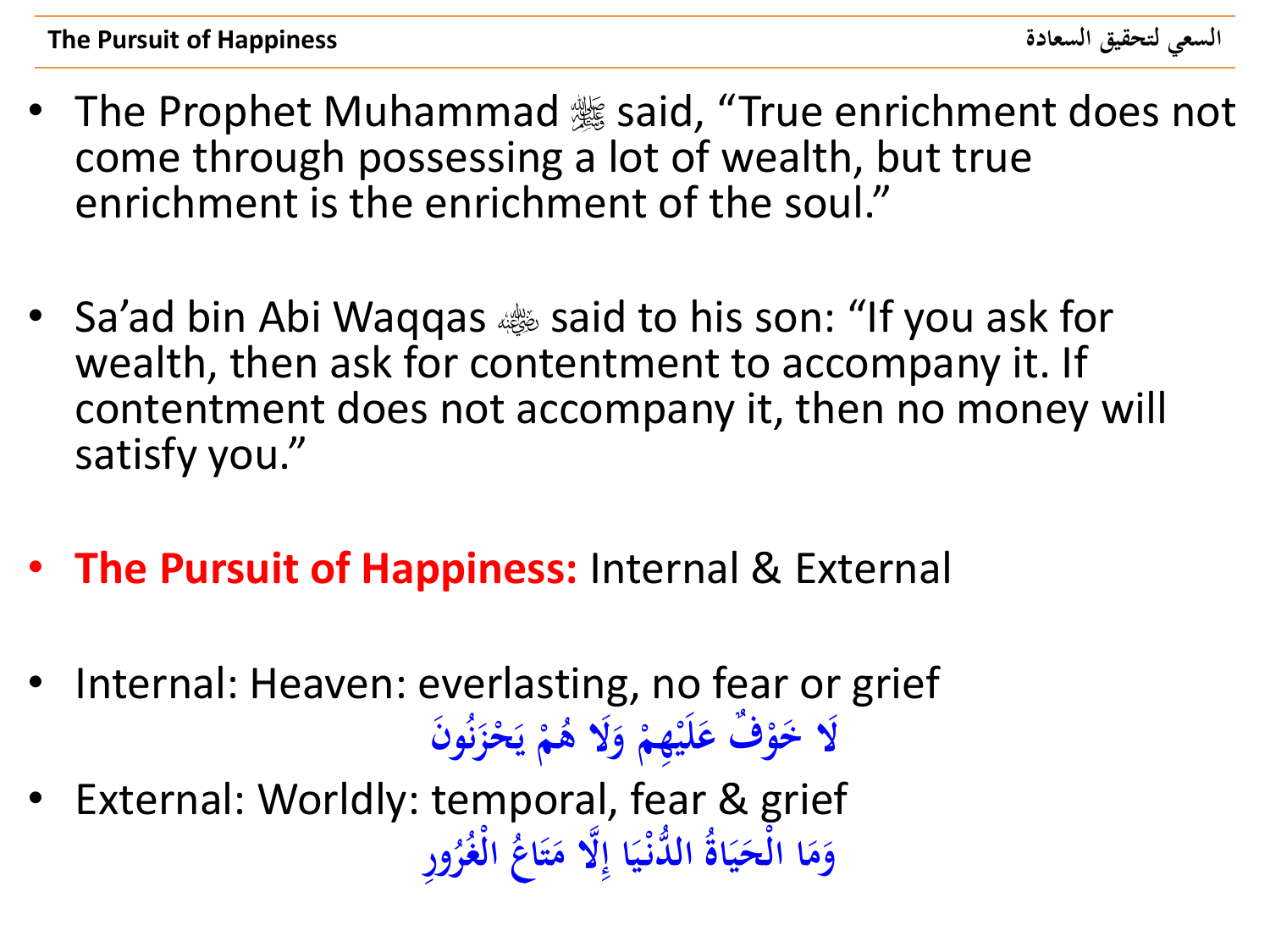- **Does Allah want us to be happy in this world?**
- **State of Mind: Pessimistic and Optimistic Self-fulfilling Prophecy**

**ْ ذََكر ِ ِسو َْف ي ن ِ ي ف ِ ن َ ْن ذََكر ِ ي، فَإ ِ ن َ َذا ذََكر ِ إ ُ و َ ع َ َا م أَن َ ِي، و ْدِي <sup>ب</sup> ب َ ن ع ْ َد ظَ ِّ ن َا عِ الَى أَن َ َع ت ُ و َّ ل الل ُ قو ُ َ ي ت ْن ُ ِ إ َ ِسي، و َْف ي ن ِ ف ُ و ْ م ُ ْه ن ِ ر م ٍ ْ أل َخي ٍ َ ي م ِ ف ُ و ُ ت ْ أل ذََكر ٍ َ ي م ِ ي ف ِ ن َ ذََكر ،**

"Allah says: 'I am just as My slave thinks I am, and I am with him if He remembers Me. If he remembers Me in himself, I too, remember him in Myself; and if he remembers Me in a group of people, I remember him in a group that is better than they… (Sahih al-Bukhari)

### عَجَبًا لأمرِ المؤمنِ إِنَّ أَمْرَه كُلَّهُ لهُ خَيرٌ وليسَ ذلكَ لأَحَدٍ إلا للمُؤْمنِ إِنْ أَصَابتهُ سَرَّاءُ شَكَرَ فكانتْ خَيرًا لهُ<br>النُّهُ أَمْرِ الْمَؤْمَنِ إِنَّ أَمْرَه كُلَّهُ لهُ خَيَرًا مَنْ يَسَوْلُهُ مَرَ مَع **َ َ ِ ٍ َ َ ً َ ً** وإنَّ أَصَابتهُ ضَرَّاءُ صَبرَ فَكانتْ خَيْرًا لَهُ **ً َ**

"How wonderful is the case of a believer; there is good for him in everything and this applies only to a believer. If prosperity attends him, he expresses gratitude to Allah and that is good for him; and if adversity befalls him, he endures it patiently and that is better for him" (Sahih Muslim)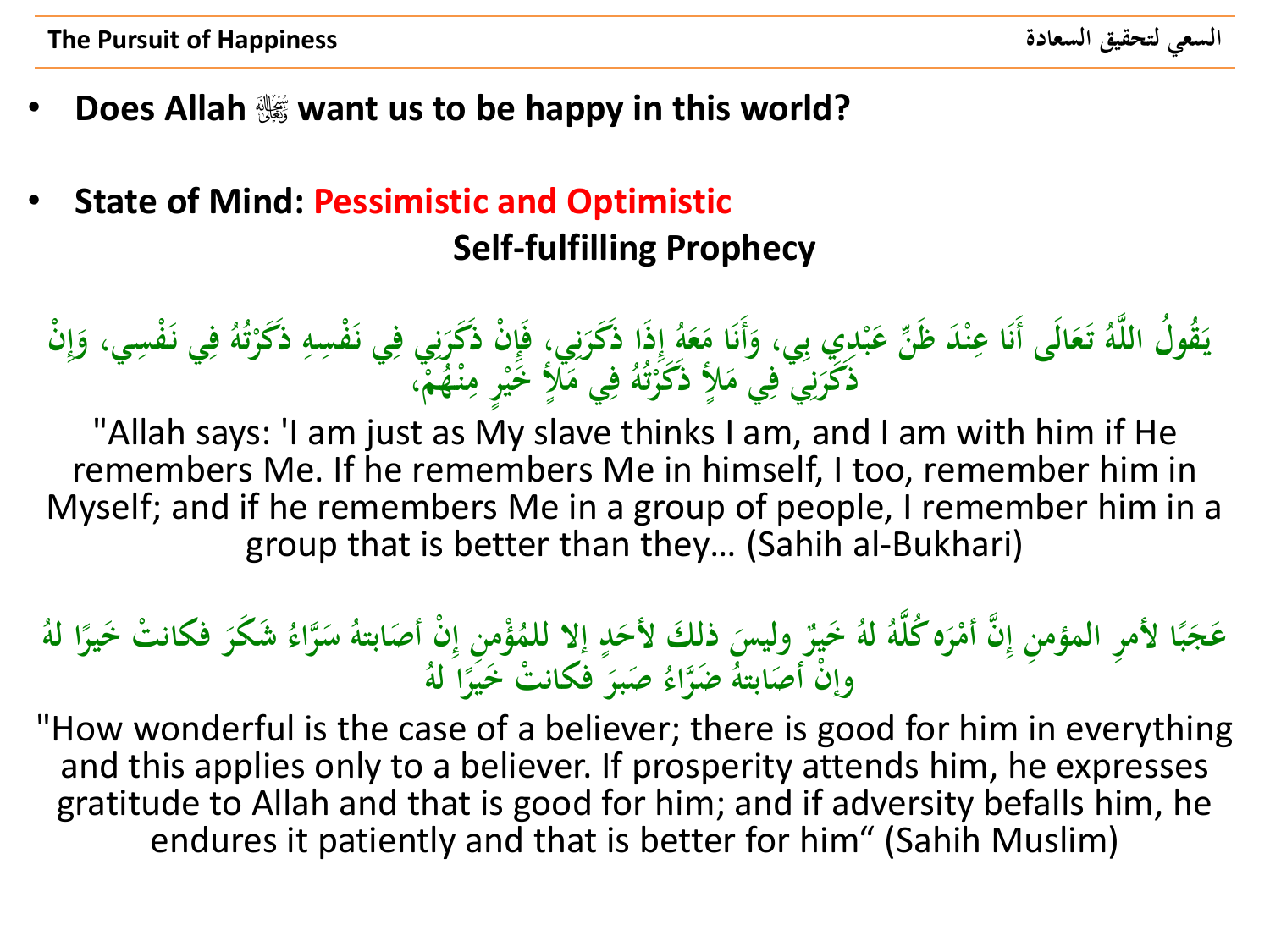## **Happiness in the Life of a Believer:**

The Prophet Muhammad . balanced man, and he lived in a general state of contentment; always optimistic and happy.

The Prophet Muhammad . said that the most beloved deed to Allah 3. The obligatory acts of worship is to bring joy to a fellow Muslim. He also said that what necessitates forgiveness from Allah  $\frac{116}{200}$ is bringing joy to your brother (Al-Tabarani).

Once the Prophet Muhammad . found out that a child's pet bird had died, he went to play with him to make him forgot about his sorrow.

- If we are all busy making others happy, who is left to be sad?
- Sadness is Normal Sometimes: Loss of loved one, dealings with people, there is a difference between being tested externally and being defeated internally.